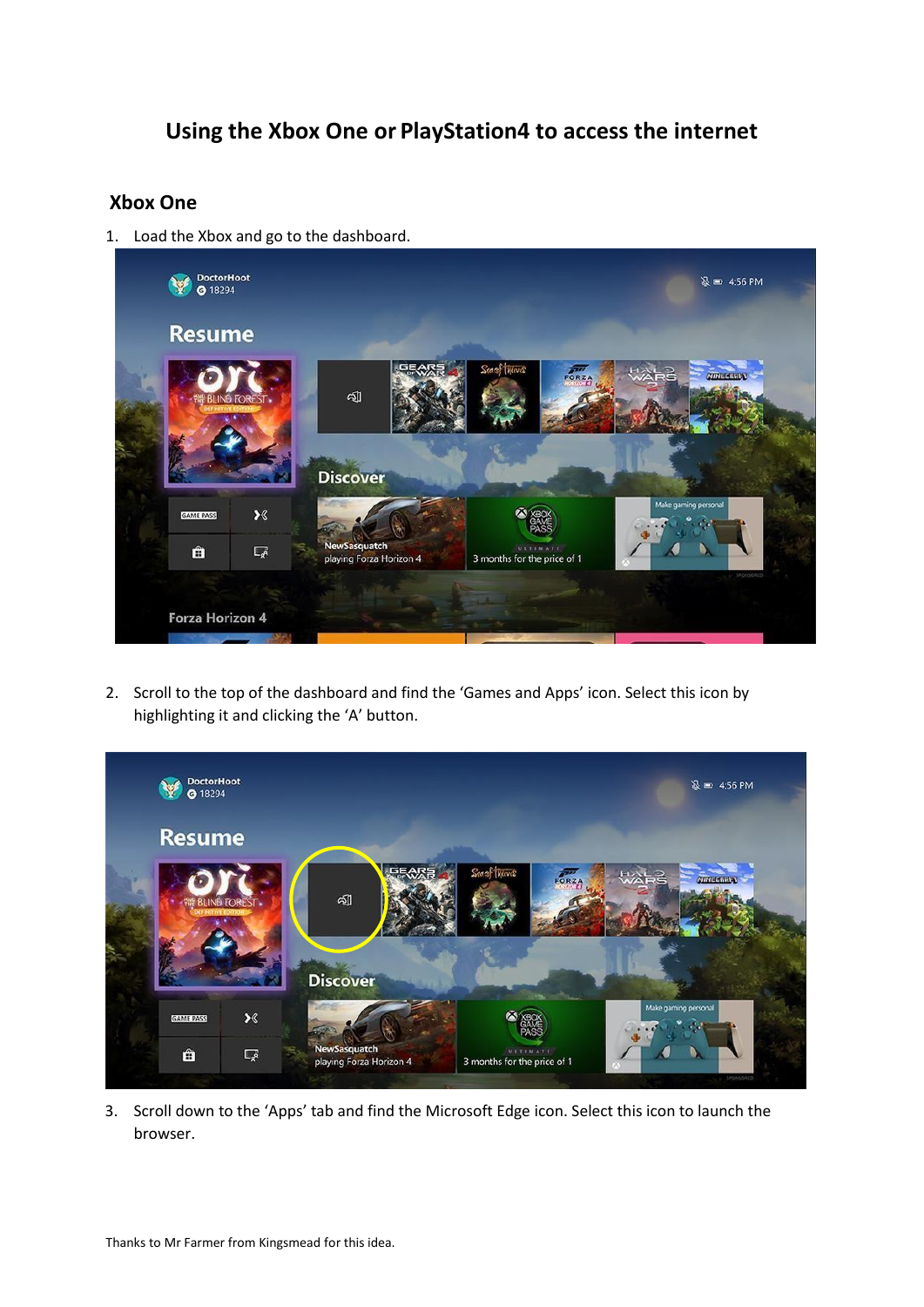| All Christophy               |        | Installed 19<br>Ready to install 25 |        |          |                                  |  |  |
|------------------------------|--------|-------------------------------------|--------|----------|----------------------------------|--|--|
| Games                        | 265    | <b>Sorted by A-Z</b>                |        |          | $\circ$                          |  |  |
| Apps                         | 44     |                                     |        |          |                                  |  |  |
| Groups<br>Updates            |        |                                     | Ē٨     | ī۳,      | e                                |  |  |
| Queue                        |        |                                     | access |          |                                  |  |  |
| <b>Game Pass</b>             | $100+$ |                                     |        |          |                                  |  |  |
| Gold                         | 60     |                                     |        |          |                                  |  |  |
| <b>EA Access</b>             | 75     |                                     | ж      | mixer    | <b>NETFLIX</b><br><b>Netflix</b> |  |  |
| All storage<br>501.1 GB free | 70.7%  |                                     |        | Spectrum | More options                     |  |  |

4. You should now have a working internet browser. Below you can see some of the controls you may need to use the browser effectively. To move and control your mouse, use the left analogue stick. To select where your mouse is hovering, click the 'A' button.



7. You can then use this browser access Office 365 or your area at school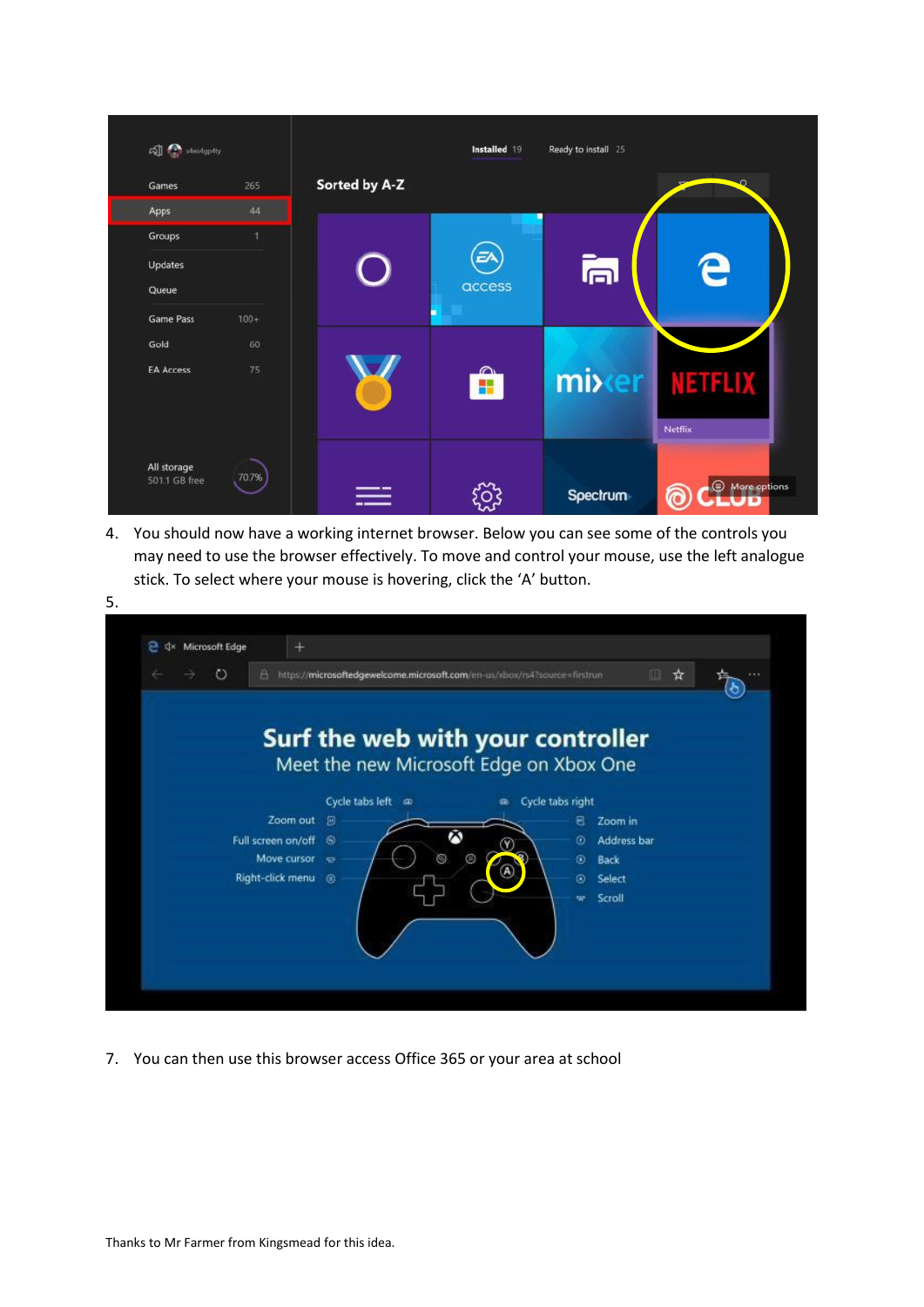## **PlayStation 4**

1. Load the PS4 and go to the dashboard.



2. Scroll to the right to find the library tab and select it using 'X'.



3. Scroll down to the 'Applications' tab and find the 'WWW' icon. Select this icon to launch the browser.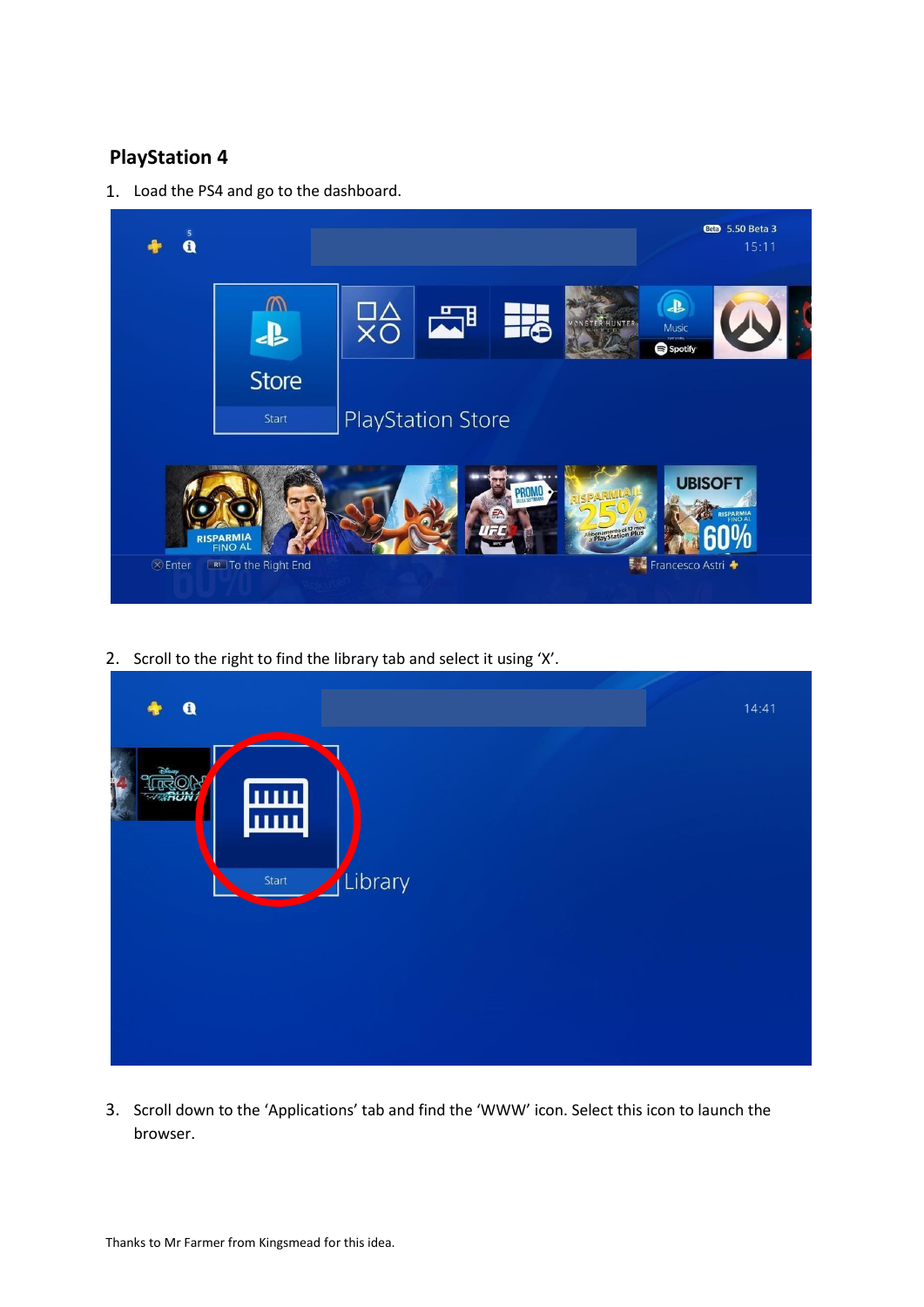| Capture Gallery<br>Headset<br>Internet Browser<br>This PS4<br>Companion App<br>8<br>W<br>H<br>$\overline{A}$ ll<br>23<br>Games<br>13<br>Live from<br>Media Player<br>Fidybtation™<br>Now<br>PlayStation<br>$\frac{1}{2}$<br><b>Applications</b><br>10<br>$\ddot{\sigma}$<br>- 2<br>Now<br><b>&amp;</b> Andrew Mason<br>SHAREfactory™<br>PlayStation™<br>TV & Video<br>A<br>Purchased<br>41<br>Video - My<br>$\mathbf{B}$<br>Videos<br><b>SHARE</b><br>$\bullet$<br>PlayStation Plus 14<br>factory<br>Video<br>$\ddot{\mathbf{v}}$ | Q Search |  |         | Name: A-Z |  | $\checkmark$ |
|-----------------------------------------------------------------------------------------------------------------------------------------------------------------------------------------------------------------------------------------------------------------------------------------------------------------------------------------------------------------------------------------------------------------------------------------------------------------------------------------------------------------------------------|----------|--|---------|-----------|--|--------------|
|                                                                                                                                                                                                                                                                                                                                                                                                                                                                                                                                   |          |  |         |           |  |              |
|                                                                                                                                                                                                                                                                                                                                                                                                                                                                                                                                   |          |  |         |           |  |              |
|                                                                                                                                                                                                                                                                                                                                                                                                                                                                                                                                   |          |  | YouTube |           |  |              |

4. You should now have a working internet browser. (In the browser you can click ' $\Box'$  to full screen the window). Now click  $'\triangle'$  to begin a search.

| www.Google<br>http://www.google.com/                     |                                   |                                                                                                                                      |                                   | <b>Q</b> Search<br>$(\Delta)$ |                |       |
|----------------------------------------------------------|-----------------------------------|--------------------------------------------------------------------------------------------------------------------------------------|-----------------------------------|-------------------------------|----------------|-------|
| Google+ Search Images Maps Play YouTube News Gmail More+ |                                   | Google<br>Google Search I'm Feeling Lucky<br>Advertising Programs Business Solutions +Google About Google<br>02016 - Privacy - Terms | Advanced search<br>Language tools | …… 受                          | R <sub>2</sub> | Frequ |
|                                                          |                                   |                                                                                                                                      |                                   |                               |                | Play  |
| $\otimes$ Enter<br>$\odot$ Back                          | <b>O</b> Full Screen<br>$R3$ Zoom | OPTIONS Options Menu                                                                                                                 |                                   |                               |                |       |

5. When you need to type, the following keyboard will appear. Use this to enter the desired page